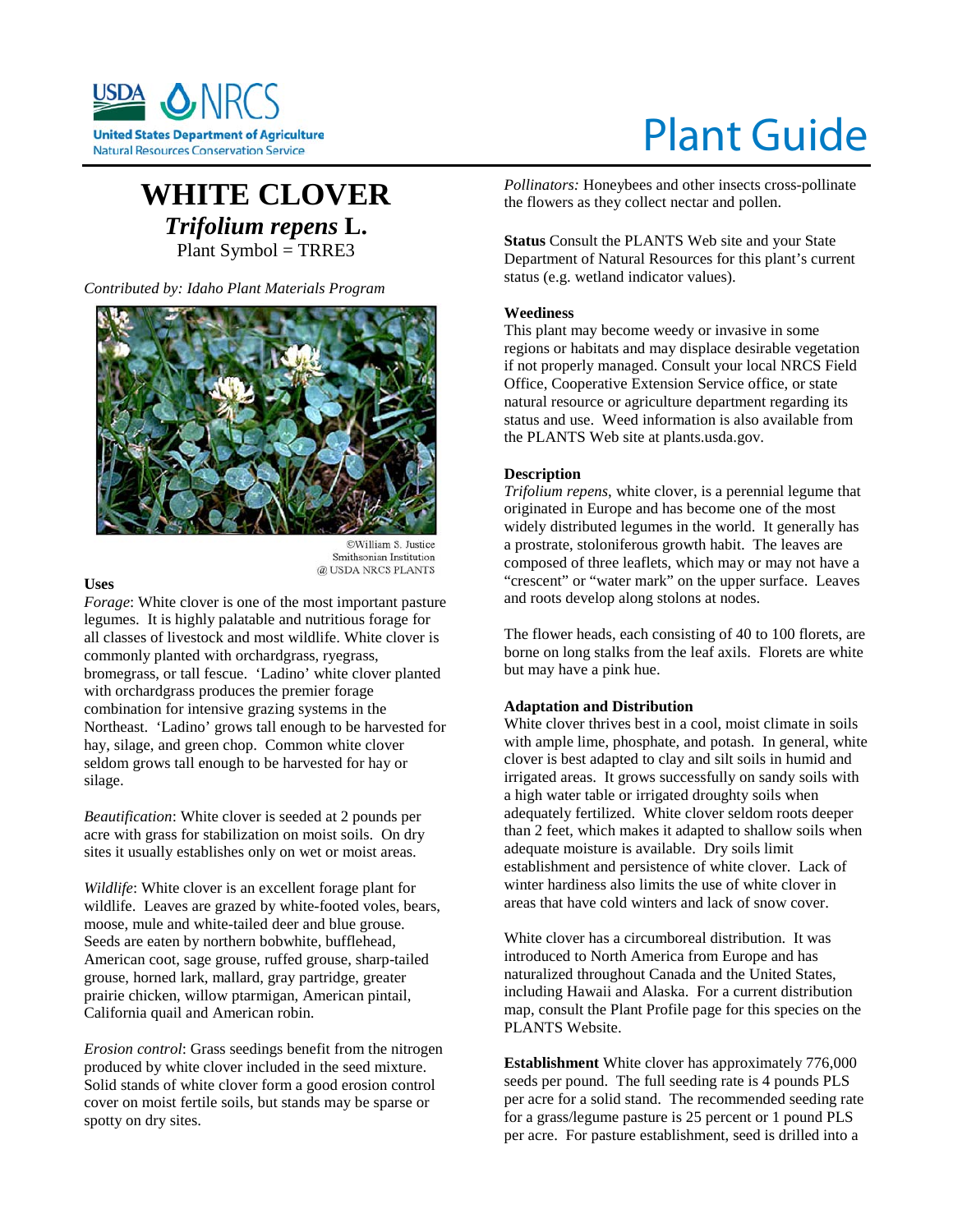well-prepared seedbed that has been plowed, harrowed, and compacted to produce a firm seedbed. The seed should be inoculated with the correct *Rhizobium* before seeding. Seeding depth should be 1/8 - 1/4 inch deep. Typically, in grass/legume mixtures, the grass is drill seeded in rows and white clover is over seeded to limit competition from grass. For stabilization use, seed is broadcast on roadside cuts and fills by cyclone seeders, hydroseeders, or blower-type equipment.

The proper time of seeding is determined by seasonal and moisture conditions. In most areas, this may vary from early April to mid May. Late summer and fall seedings should only be conducted when site is irrigated and when at least six weeks of growing season remain to assure establishment before freezing conditions.

**Management** White clover is normally used as a companion crop with forage grasses (smooth brome, meadow brome, timothy, ryegrass or orchardgrass) to provide a source of nitrogen while also providing highyielding forage rich in protein. In the southeastern United States, grass forages grown with white clover average as high or higher than grass (by itself) fertilized at nitrogen rates up to 300 pounds per acre. Including white clover in a grass forage mix also increases the calcium concentration of the forage compared to grass alone.

When seed is properly inoculated at time of planting, white clover can fix nitrogen from  $N_2$  in the atmosphere, requiring little or no additional nitrogen fertilizer. However, it requires relatively large amounts of phosphorus, potassium and sulphur, and will respond to these fertilizer applications. In grass-legume mixtures, it is not possible to supply the ideal combinations of elements for both grass and legume. If nitrogen is applied to a grass-legume mixture, the grass will tend to increase at the expense of the legume. Well-fertilized grass will outgrow clover in fall

and winter and could smother the clover.

Management for forage is aimed at maintaining 40% to 50% clover. Close grazing (2 inch stubble height) favors clover, whereas light grazing favors grass. White clover should be rotationally grazed. In order to use white clover as a protein and energy supplement on small acreages, livestock should be allowed to graze only 1 to 2 hours each day. This will allow for optimum utilization of the white clover pasture. In a continuous grazing system, graze white clover when it reaches 6 inches and to a minimum of 2 inches at intervals of 15-30 days.

White clover has medium to high bloat potential when grazed. It usually is recommended as a mixture with one or more grasses for pasture. Crude protein ranges from 12 to 23%, acid detergent fiber from 24 to 32% and total digestible nutrients from 70 to 80% depending on the amount of white clover present in the grass/legume mixture.

Spring applications of nitrogen will stimulate grass and provide early feed, but excessive rates are detrimental to the clover stand. Phosphate applications are broadcast in fall or spring according to soil tests. Sulfur, boron, or magnesium may be needed for maximum production on some soils in the western part of white clover's range.

**Pests and Potential Problems** Disease and insect pests of white clover vary with the location, cultural practices and use of white clover and vary among and during the growing season. White clover is susceptible to leaf diseases, root and stolon diseases, nematodes, viral diseases, insects, spider mites and slugs. Practical control of many plant diseases can be accomplished by harvesting to remove disease inoculum and planting disease resistant cultivars. Judicious grazing management combined with chemical control can limit damage from insects, spider mites and slugs.

**Environmental Concerns** White clover spreads by both seed and stolons and is considered weedy in some locations. It can spread into adjoining vegetative communities under ideal climatic and environmental conditions.

#### **Seed Production**

Plant white clover seed at 1 to 3 pounds PLS per acre in 20 to 24 inch rows. To facilitate seed production and between-row weed control, it is desirable to plant white clover in spaced rows instead of solid stands.

Most of the seed production of white clover occurs in California. Average seed yields are about 300 pounds per acre but yields can easily be doubled by using proper production practices. Time and frequency of irrigation is critical as white clover can lodge easily. Irrigation should be stopped when the degree of bloom and seedhead maturity is maximized. Honeybees are essential for seed production. Hives should be placed at the rate of 7-24 hives per acre to maximize pollination and seed yield.

Seed is usually harvested by swathing to allow the seed to complete maturity and dry followed by combining. Spray curing windrows with a chemical defoliant followed by direct combining is also used and can be quite efficient.

#### **Cultivars, Improved, and Selected Materials (and area of origin)**

The three general types of white clover usually recognized are (1) large, (2) intermediate, and (3) small.

*Large type*: 'Ladino' is the recommended cultivar of the large type. It is two to four times as large as common white clover. It is very well suited to the Northwest interior areas away from the coast. It will winter kill under dry winter conditions, and is susceptible to slug damage. It requires a high soil phosphate level and good